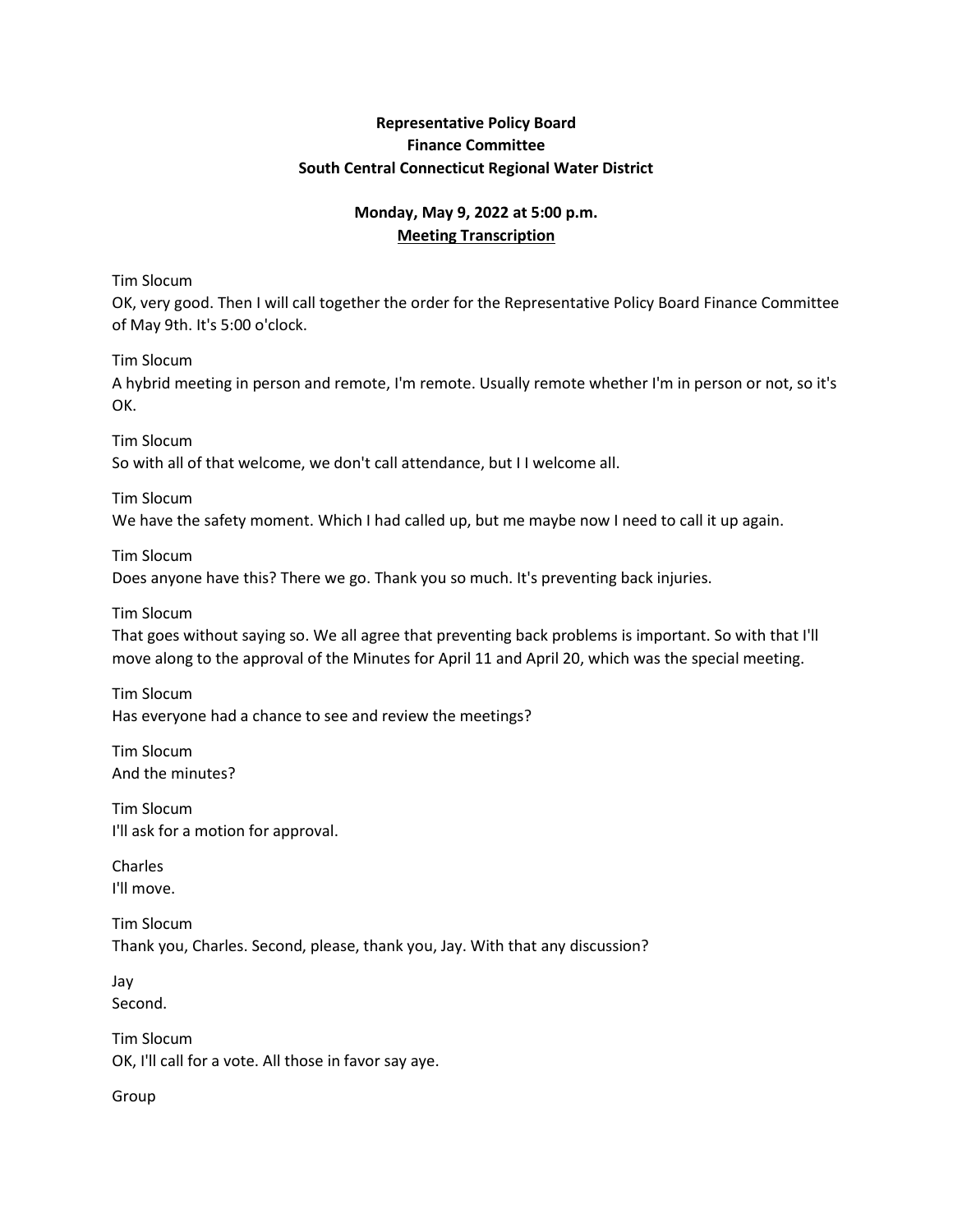Aye.

Tim Slocum Motion carries unanimously of those voting.

## Tim Slocum

So with that, we're going to go on to discuss the proposed FY2023 capital and operating and maintenance budgets. It's sort of an open forum. Whoever wants to lead in, I don't know if somebody in staff might want to give a little review or just want open conversation. How does everyone feel about this?

## Rochelle

Alright, from here we think it open conversation would be good. We can answer any questions that might be asked.

## Tim Slocum

Yeah, that seems to make the most sense. Larry. I agree. And with that, I'll be happy to open it up for discussion. I will once again compliment staff for you know, certainly the meeting that we held on April 20th, where we actually discussed the budget, rather carefully staff made its presentation, it was a good presentation. I thought there were questions asked. They were certainly answered.

## Tim Slocum

I know there was also another more widely attended meeting.

#### Tim Slocum

Beforehand, where there was similar good questions asked. So and they were answered of course, but is there anyone who has anything more in general to ask about the operating budget? Is there anyone among us?

#### Tim Slocum

I don't think any management team deserves or earns 100% credit for creating a great budget.

#### Tim Slocum

But it's hard to argue. I think it did make a good case for it. I know Jeff certainly made a good case for supporting the budget. I don't have any deeper dive questions into the budget itself. Are any among us feeling a different view or having a question, Charles?

Charles No, I'm all set.

#### Tim Slocum

You're pretty comfortable, Steve. I know you are. Were involved in a much bigger hearing. You know, there were more questions from what I had understood.

#### Stephen Mongillo

Yeah, we had. I unfortunately, I wasn't at the last meeting to report, but it was really well presented and and we had a number of questions, but they were they were all quite adequately addressed, I think in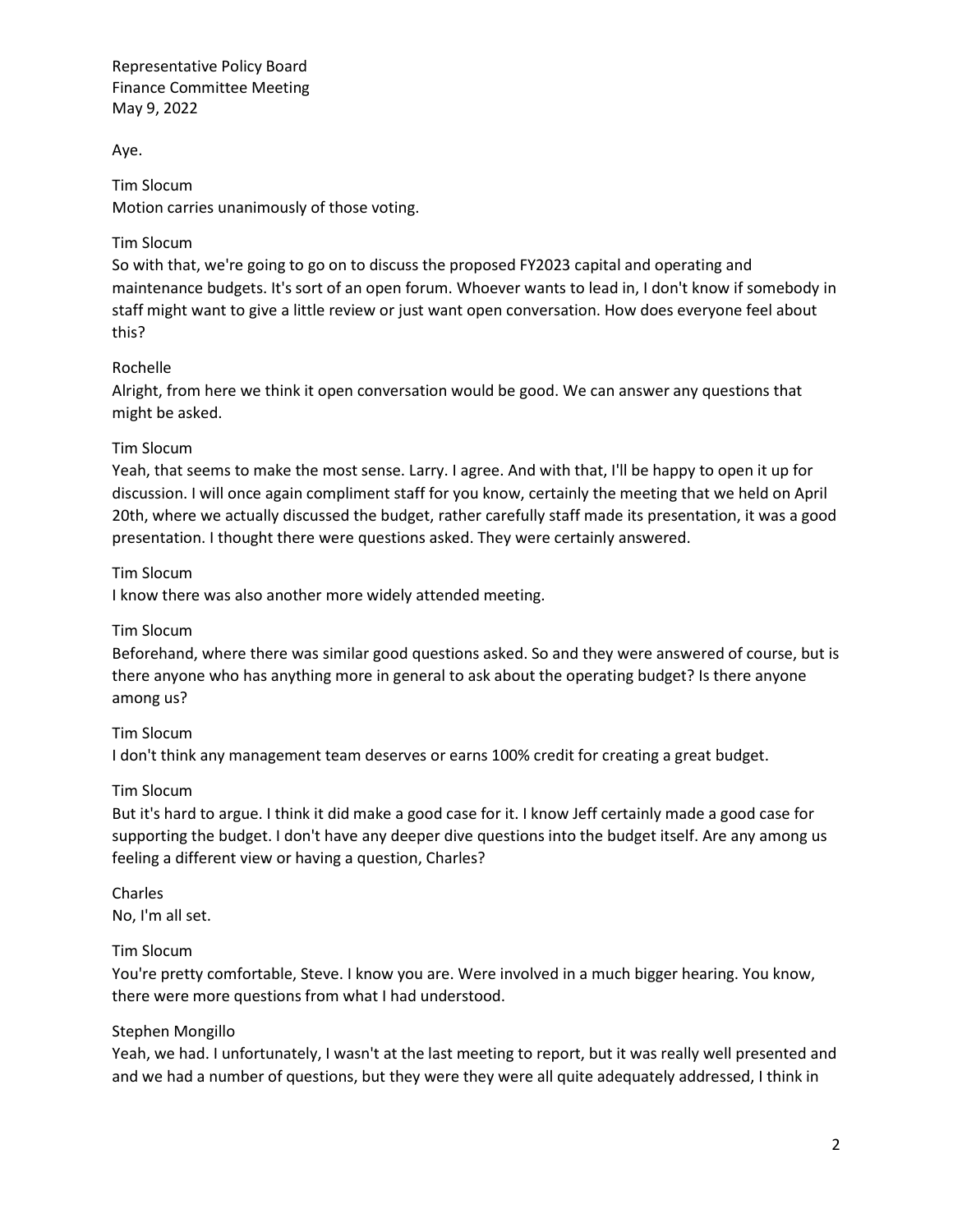our meeting and we appreciated the information that that we got. I was just curious if you're meeting had produced anything else but?

Tim Slocum Right.

Stephen Mongillo

From our point of view, I think most of the our Members were satisfied with the budget and the response that we got on any inquiries.

Tim Slocum

Yeah, I felt the same way. We didn't have, I know I asked a number of questions and there were other questions, of course from members. But in general, they were all answered fulsome and we were we were satisfied.

Tim Slocum Jay, I know you always.

Stephen Mongillo We did have the executive session too, so there was a lot.

Tim Slocum

We did, we did and there was that as well. We did. We did have some questions about that but again that wasn't overly an issue of gravity for us at that meeting. Jay, do you have anything in particular? You're one to off and opine on certain strategies you think are important. Did you have anything to say?

Jay

Offered everything that was presented and it was well done by video and any questions that were asked were answered.

Tim Slocum Good.

Jay Just feel no reason unless Council has.

Tim Slocum OK.

Jamie Did you say Jamie or Jay?

Tim Slocum I did say Jay, but I'm happy to say Jamie whenever she wants to rise to the case.

Jamie

I don't have anything to add, but I was listening. I just, I've been called all kinds of things recently, so.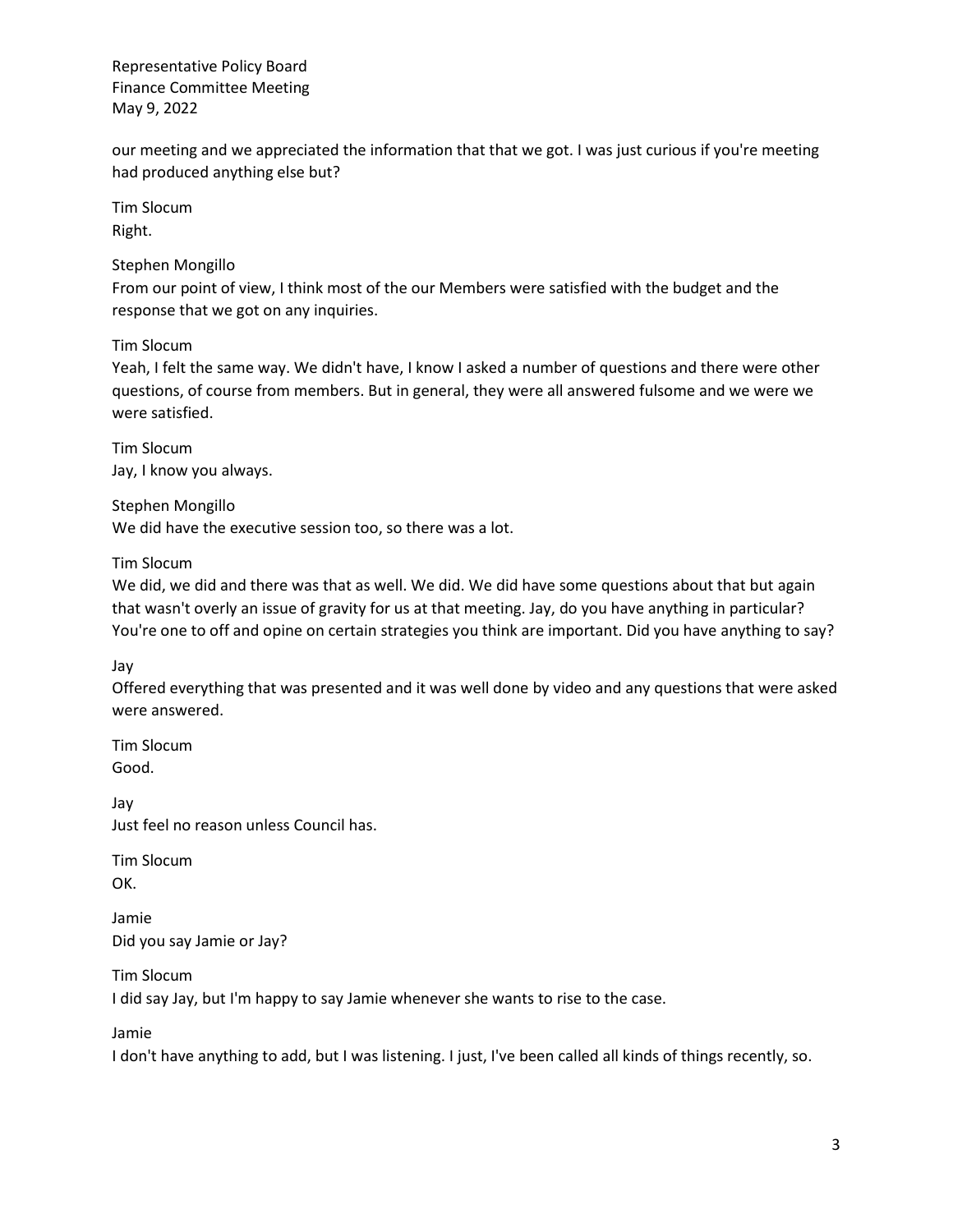Tim Slocum Well, it's tough being a selectman.

Tim Slocum So you have nothing to say Tom? Anything with your abundance of experience?

Tim Slocum You OK?

Tom

No, I compliment management and certainly, the authority and I thank the Consumer Council as well for his input.

# Tim Slocum

Right. Yeah, I think that's pretty good. We didn't have a caucus before this meeting, but I think you know the Authority's approval of budget, that's presentation by management, Jeff's support. And I think it is clear you know it's a good budget. I guess my only concern really is, is this inflation situation, are we properly positioned? But I'm comfortable enough of based on what I was told that you know you've built in enough of that in your in your planning to cover some of that. So beyond that, I guess there's nothing more to say, but thank you.

## Tim Slocum

So if you're satisfied with that, we can move along to number four, which is a meeting changes and updates. And I know I've overheard a lot of conversations. So if management could inform us on.

# Tim Slocum

I suppose, is the special Finance Committee meeting for the authority application. We've had no discussion on that as a group so.

Larry Resolution?

Rochelle The option?

Tim Slocum What's going on with that?

Larry Item number three. Proposed resolution. We should make a motion on that.

Tim Slocum There should be a motion? If so, that makes perfect sense.

Tim Slocum

So is there is there a motion to? I apologize. Is there a motion to recommend that the Finance Committee advance this to the full RPB for consideration?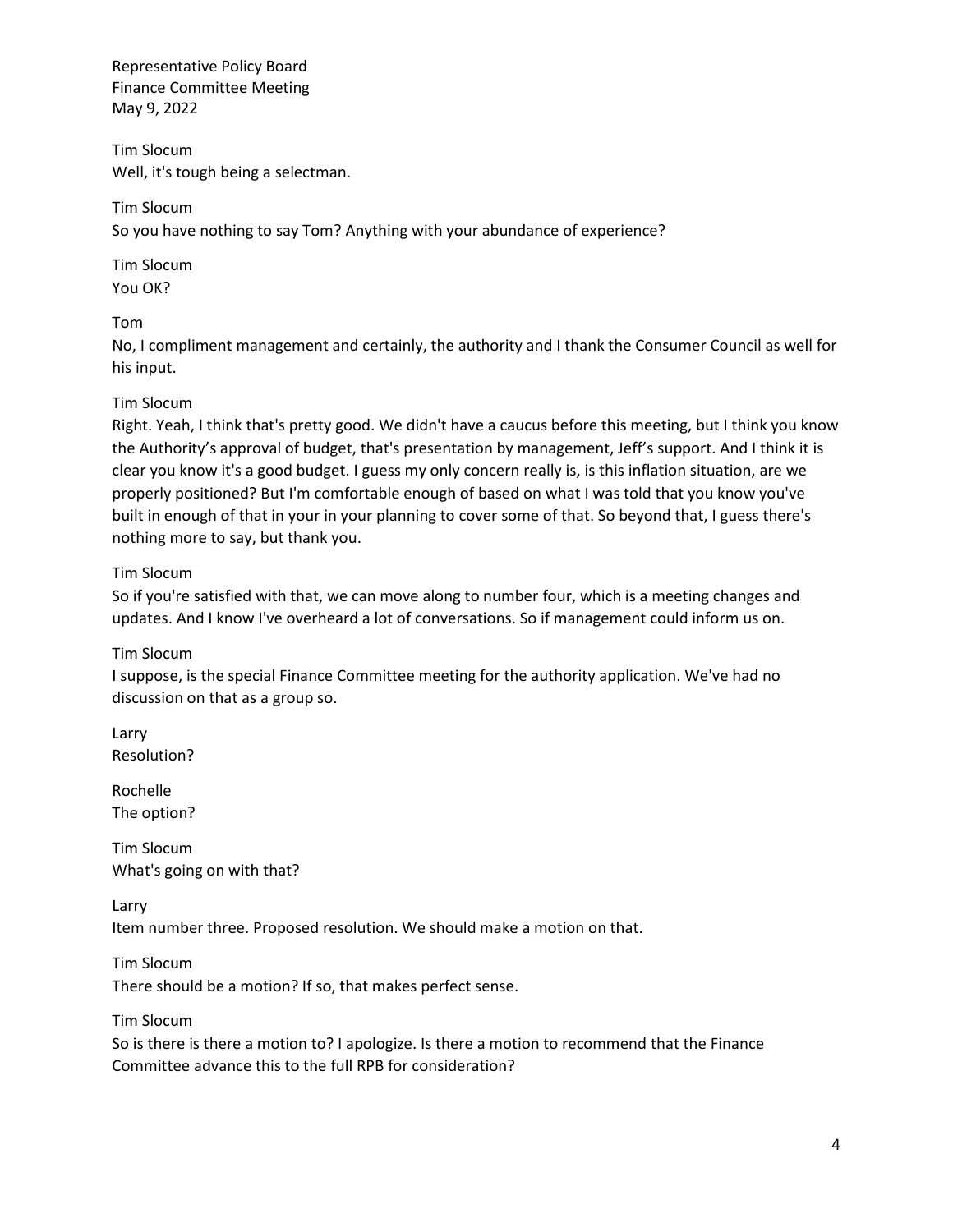Jay I will make that motion.

Jamie I'll make that motion.

Tim Slocum Thank you, Jamie and Jay, will you second that?

Tim Slocum Thank you for that. Thank you for that. My apologies.

Tim Slocum OK, all any discussion before we vote on that. Ok, all in favor?

Group Aye.

## Tim Slocum

Motion carries unanimously. OK, thank you. Now we'll go along to the meeting changes and updates and we'll start with A, which is the Special Finance Committee meeting for authority application.

Larry

So, well, I'll just say under a an expedited schedule which this will be the first project that we will have tried the new expedited.

Tim Slocum Thank you, Larry.

Larry

The project schedule for the approval of the Whitney Dam design application. Rochelle has been and I've been chatting about this and we're suggesting that in order to keep with the schedule and help us move this expeditiously that a meeting of the Finance Committee in Wednesday the 18th or Thursday the 19th would be would be very helpful to keep the process moving along. But do you want to add anything to that? I no, I agree with that and so assuming that the party accepted and you determined that it's complete.

# Rochelle

Then we can actually get the notice in under the expedited process to potentially have the hearing on the 17th.

Rochelle That works with everyone's.

Tim Slocum So that that would be the  $18<sup>th</sup>$ . And I presume 5:00 o'clock at the time.

Rochelle 7:00.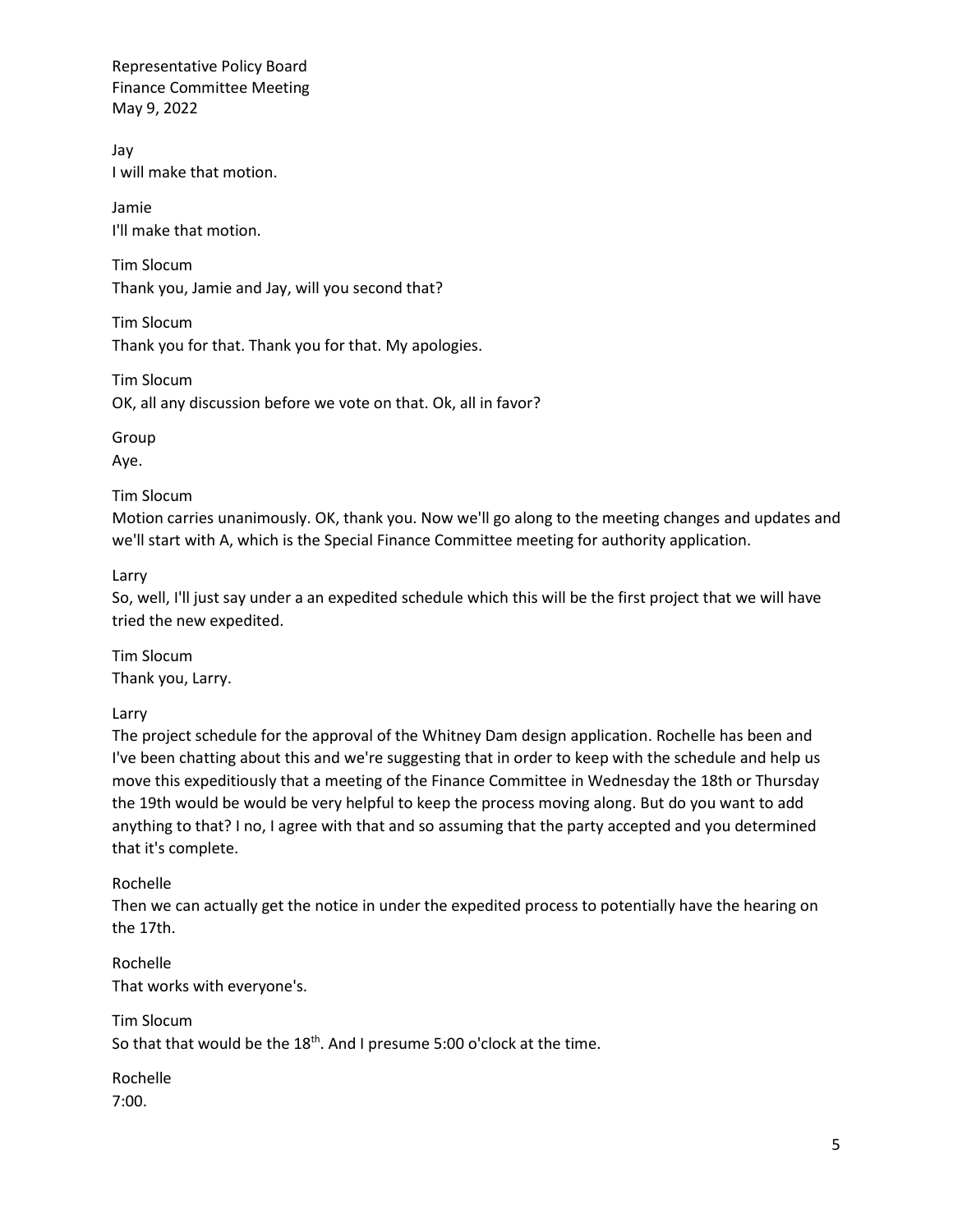Tim Slocum Yep.

Tim Slocum

So 5/18 is a Wednesday, and we could do it at the normal Finance Committee time slot as far as everyone's concerned 5:00 o'clock. Is that within reason?

Charles That will work.

Tim Slocum

OK. And then the follow up for the full RPB would be Thursday, you said the date in June would be the hearing date.

00:10:34.770 --> 00:10:35.120 Tim Slocum OK.

00:10:37.500 --> 00:10:42.710 Tim Slocum

Does that meet the approval of the board? I mean, are we ready to? We all agree that will be fine?

Charles It is very straightforward.

Tim Slocum OK, sounds good. Do you need a motion for that or is that just OK with just it's OK.

Jay

That we get, be ready to go.

Charles

I don't know if their microphones are off, but I can't hear what's going on in the boardroom.

Tim Slocum

Yeah, I cannot either. So I don't know, do we have to vote on that or we just going to settle on that meeting date. It's acceptable for me, I haven't heard any problem with or conflict information constituents.

Rochelle I don't think you need to follow as long as it's a.

Tim Slocum OK, fine. So we can agree that's OK and that will be when the finance can meet.

Tim Slocum On 5/18 and that the hearing date was discussed as what date please?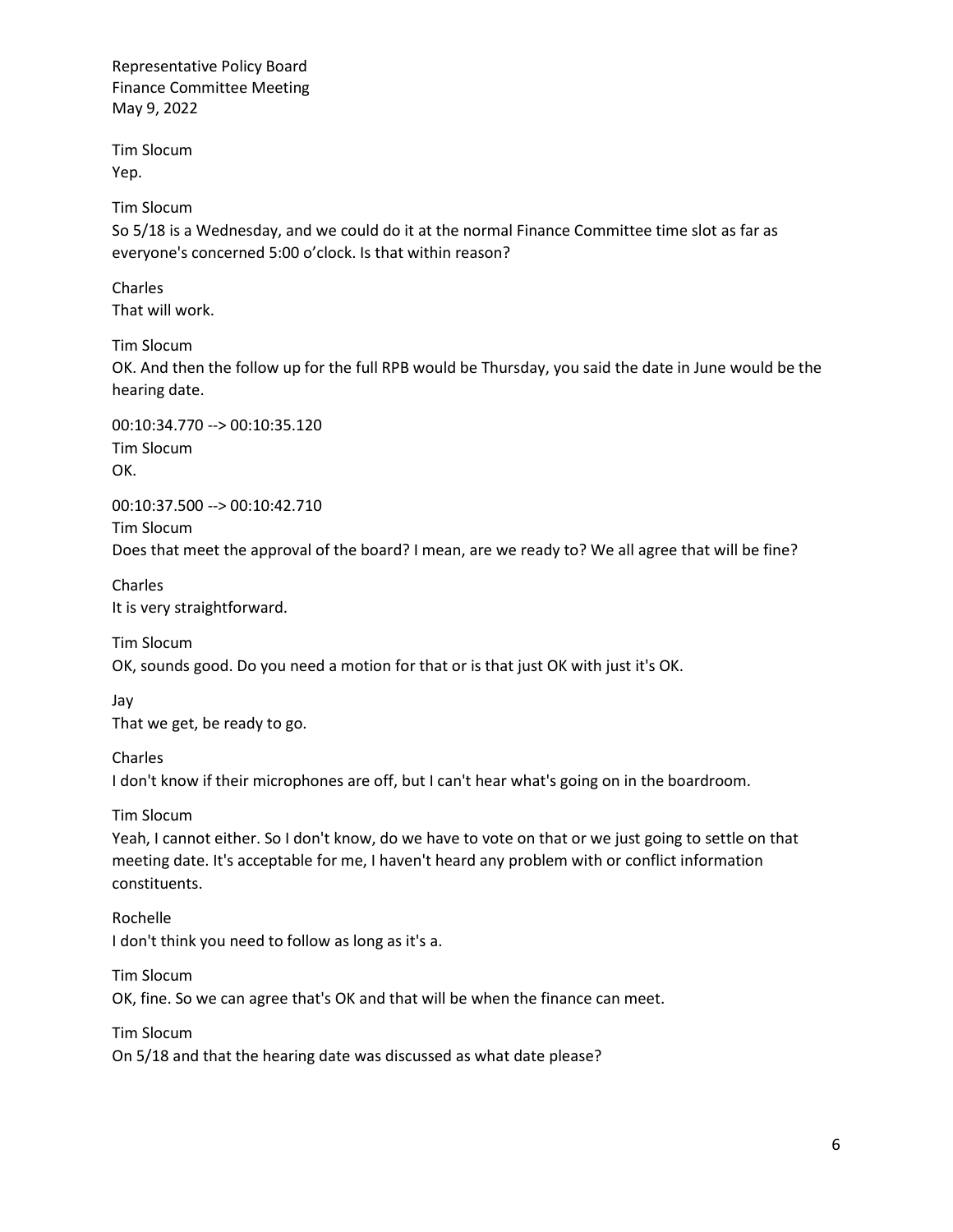Rochelle

The proposal, although there is a little bit of flexibility as long as we have 20 days from the notice date to the hearing date, but the proposal that would work would be June 17th. It's a Friday.

Tim Slocum

OK, the Friday. Is there any way to avoid a Friday date? I mean, Friday is not a night that most people want to meet anywhere.

Jay

With the 18th, any reason why we couldn't do it? The 18? It's certainly enough.

Rochelle On the 16th, excuse me.

Tim Slocum

I mean, I don't have much of a life. Friday would work for me, but I don't wanna kill everyone else's Friday.

Rochelle Calendar. Yeah, we should. That should work. But yeah, that should work if you.

Charles What do they mean?

Rochelle Jennifer, you will posted it on the 19th.

Jennifer

Post the notice. As long as it's found to be complete. If it's not it will post anyways. That's the only problem.

Rochelle So what do you need, you wanna day and between. So the 20th.

Jennifer Slubowski Yeah, the 18th is a Wednesday. Yes. So nineteen 20th. Yeah. So the 20th.

Rochelle

OK, so here we'll have the Finance Committee on 5/18, Jennifer will post on 5/20 and then we have a yeah, that would be fine. The 16th of June, yeah.

Tim Slocum

OK, so it'll be the 16th of June, which ends up being a Thursday.

Rochelle Correct.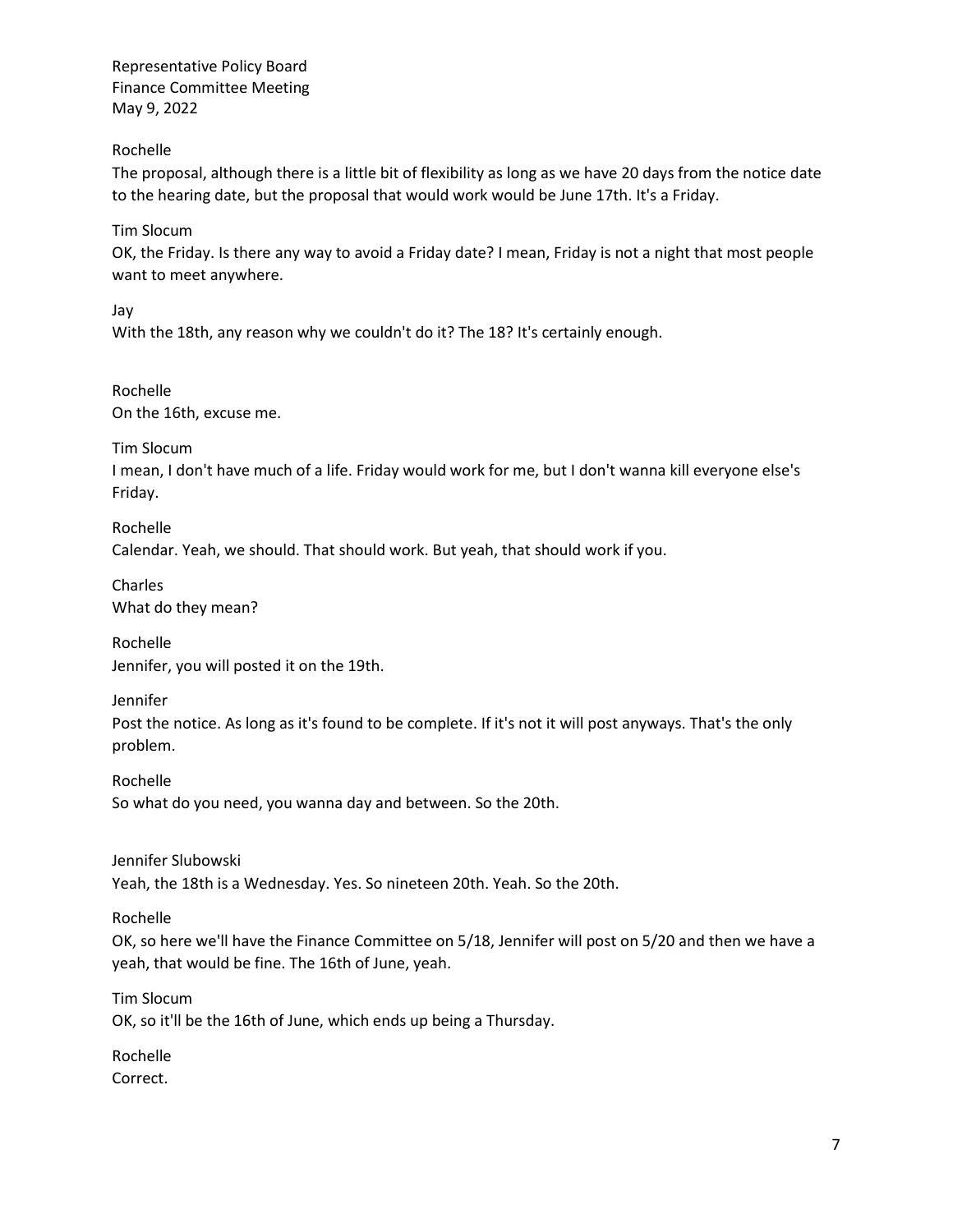Tim Slocum Is that correct?

Rochelle Yes.

Tim Slocum And where will that be held?

Rochelle Yeah, it will be hybrid.

Tim Slocum It at headquarters, right?

Tim Slocum So it'll be hybrid, OK.

Rochelle Yes.

Rochelle The 16th of June, if it's accepted, it is complete.

Tim Slocum Right. OK. So we're meeting the calendar requirements. We all agreed that the 18th works, so is the 16th generally acceptable for all?

Rochelle Right.

Charles Yeah, on the 18th, even though it's.

Tim Slocum OK, sounds good.

Charles You know, we may get public comment and still can be hybrid though in the big room, yeah?

Tim Slocum Yes.

Tim Slocum Yeah, they did indicate that hybrid was fine for that.

Tim Slocum OK.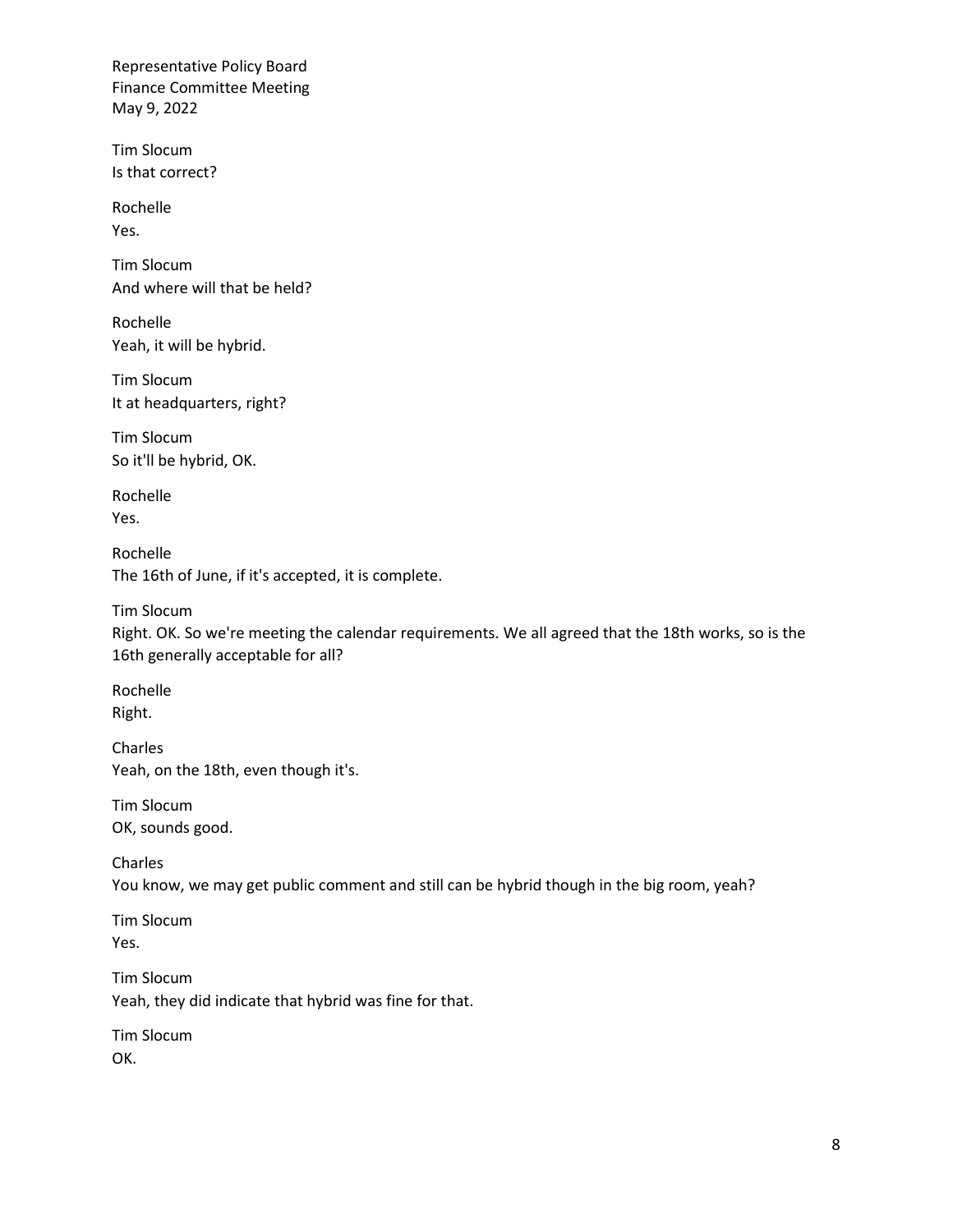Jamie

If I. It's still be able to make quorum, is that right?

Tim Slocum Excuse me, Jamie, I didn't hear you.

Jamie

I said if I'm unable to make the June date, will you still be able to make quorum?

Jamie

We would have a quorum of the Finance Committee for that date?

Tim Slocum

But that's for the general hearing. That's for everybody meeting that's not a public, that's for the entire RPB. So I would imagine that's not going to be a problem.

Rochelle

And I guess one other thing that just to put out there, if the full RPB is comfortable is to actually get a decision that evening that was another thing.

Larry It's just the design.

Tim Slocum In other words, what you're hoping is there can also be a vote that evening.

Tim Slocum Of the full albeit. OK, well, I would imagine that everyone would like that.

Rochelle Correct.

Larry

And of course, this was a reminder the RPB used to do that. They used to have a hearing and a decision on the same night, but it was changed.

Tim Slocum Yes.

Larry Somewhere around 2009, 2010 time frame.

Tim Slocum OK, well I came on later, so I I'm willing to make that that that change without any hesitation.

Larry But it shouldn't be fairly non uncontroversial, so it's just. That changed back.

Tim Slocum I would think so, yeah.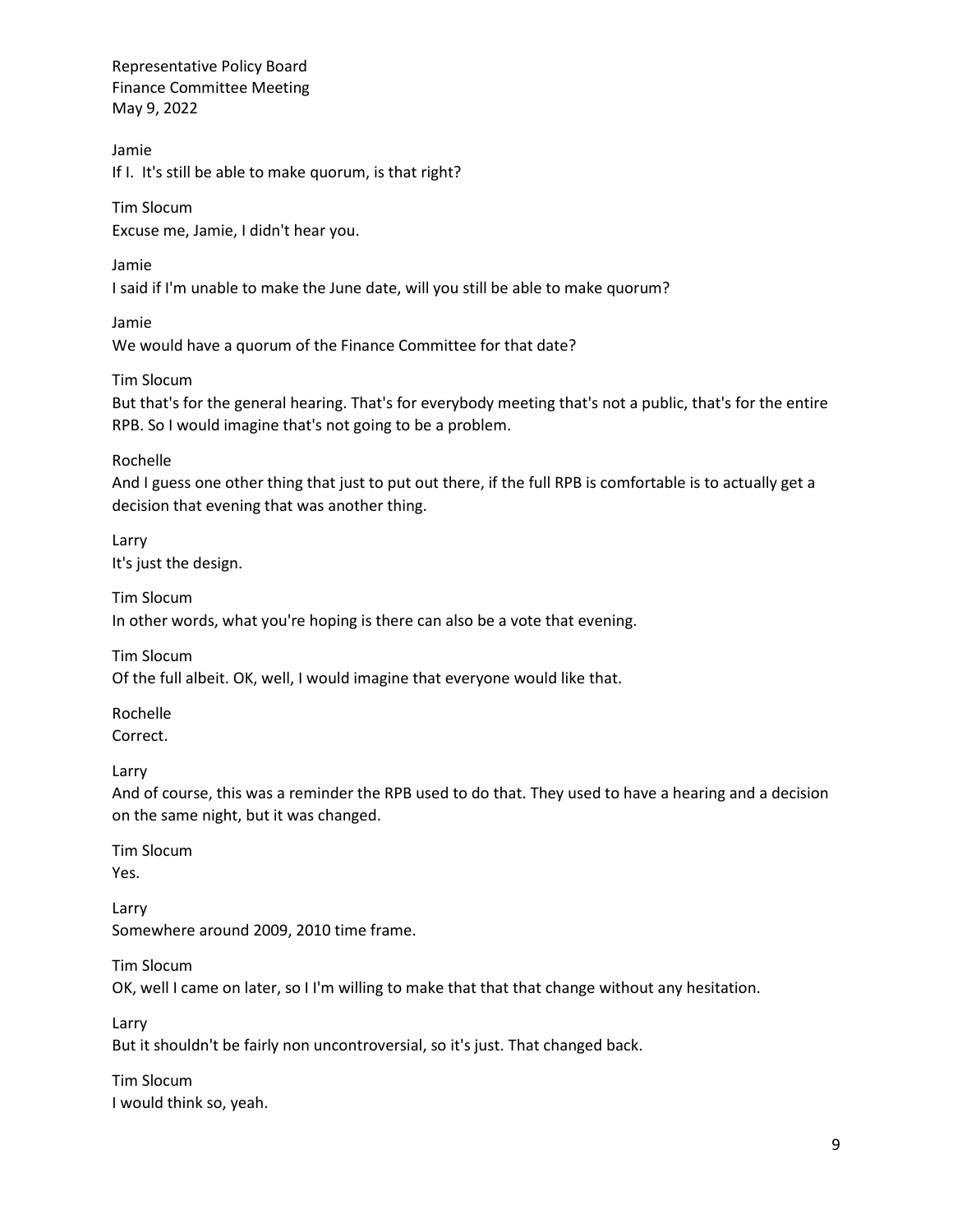Larry Design work.

Tim Slocum Yep, sounds good to me. Everyone good with that.

Group Yep.

Tim Slocum Yeah, it's always good to take action when we can. After a public hearing. That's excellent.

Larry Thank you. That's appreciated.

Tim Slocum So with that. That would slide us along to be which is the topic of the July 11, 2022 meeting date change.

Tim Slocum

And now I've forgotten is that a change to July 11 and we're looking to just accommodate that? So everyone knows that it's July 11<sup>th</sup>?

## Tim Slocum

OK. I remember. Jennifer, you brought that up. OK, fine. Well, that makes sense. I don't think anyone wants to hang around for the 11th, then are we good with that guys, gals.

Charles OK, so the meeting is July 11th and we're not changing, OK?

Tim Slocum It's a change too.

00:16:51.340 --> 00:16:51.630 Jennifer Slubowski No.

Charles To July 11?

Jennifer Slubowski It a changed from July 11th.

Tim Slocum Yeah, it's a change from to what was the 3rd or the 5th? I can't remember. It wasn't the 4th.

Jennifer Slubowski No. We wanna change it from the 11th, which is the Watershed Fund golf tournament to another date.

Tim Slocum Oh excuse me.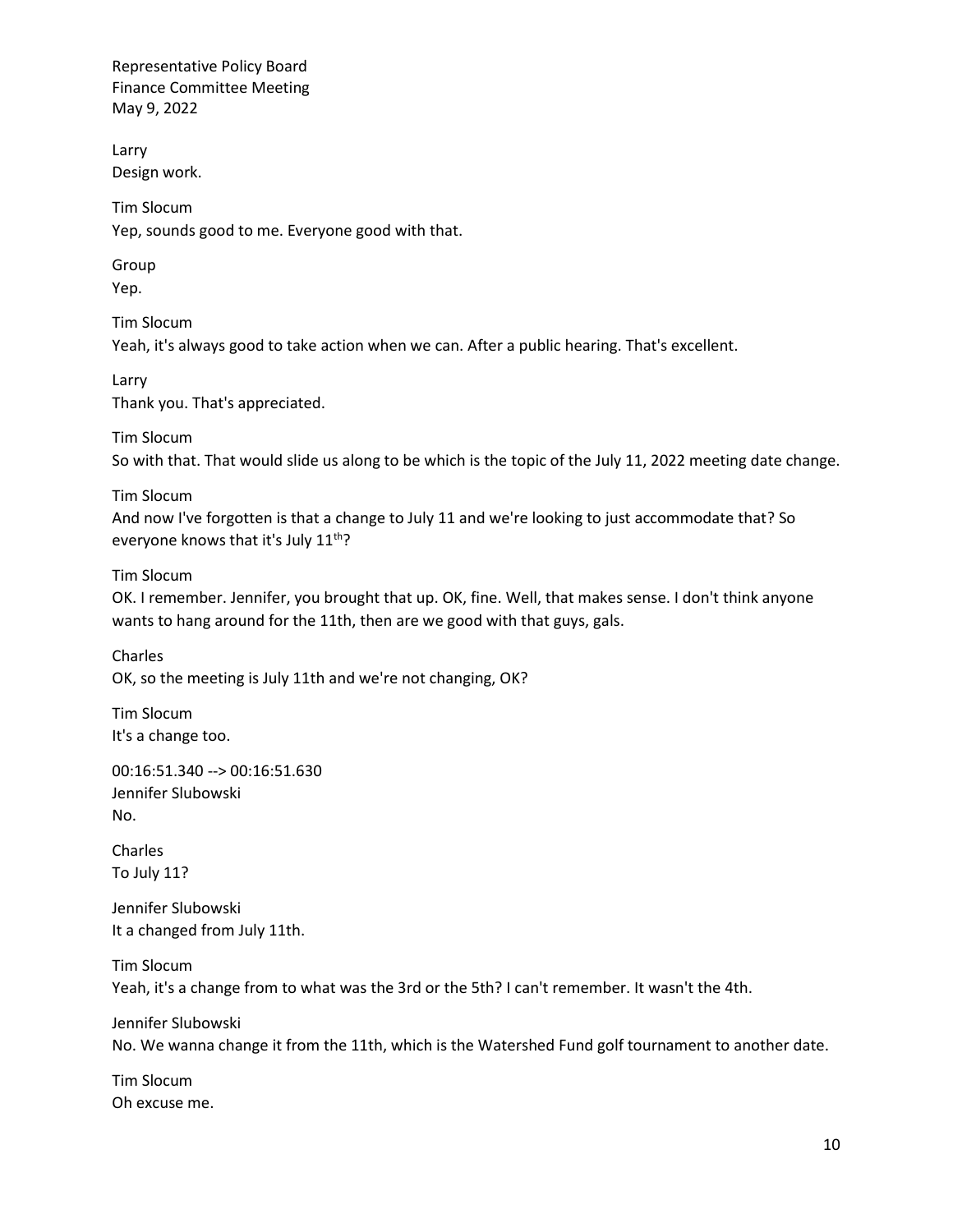Jennifer Slubowski Yeah.

Tim Slocum So is there a recommended date that's always easier for us people that have to decide?

Jennifer Slubowski So the week prior would be the 4th of July holiday, so that is out.

Jennifer Slubowski The week after the Consumer Affairs Committee meets at 5:30.

Jennifer Slubowski I know you expressed an interest in that day before the Consumer Affairs Committee meeting.

Charles How about simply the next day, the 12 of Tuesday?

Tim Slocum OK.

Tim Slocum Because the 5th.

Charles Do any other committees meet on that Tuesday, Jennifer?

Jennifer Slubowski No, not in the 12th.

Jennifer Slubowski Change to Tuesday the  $12<sup>th</sup>$ ?

00:18:06.210 --> 00:18:09.270 Tim Slocum I'm good with that. Personally, I don't have a problem with that.

Charles If there's no other committees or anything that way.

Charles If it's done early in the month of people have vacations already scheduled and that type of thing so.

Tim Slocum

Right. I I know I would have a meeting myself that night, but at 5:00, o'clock, if we're gonna meet at five, it's it should not be a problem.

Charles It's still hybrid type situation?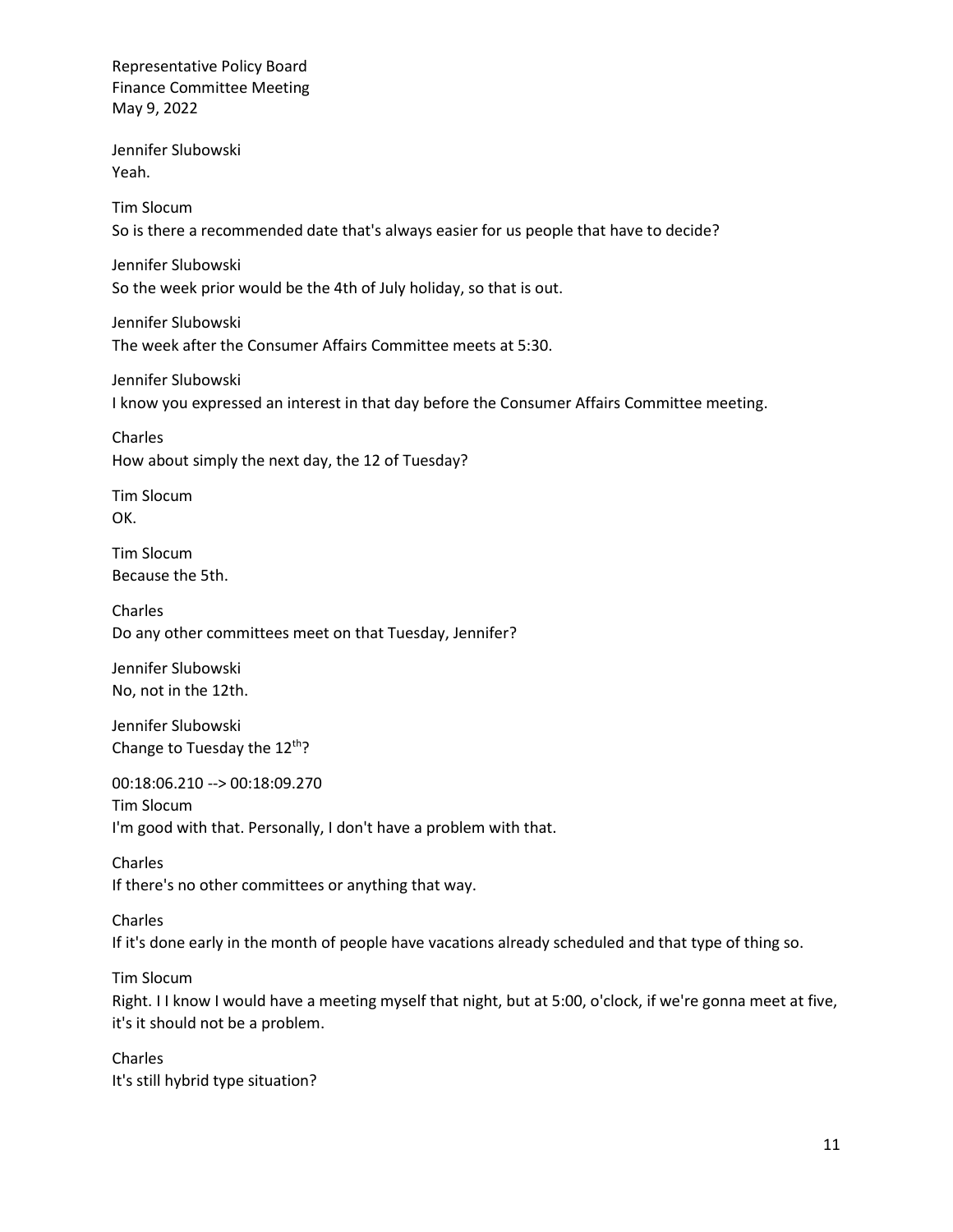Tim Slocum Right, it'll still work.

Jennifer Slubowski OK.

Tim Slocum So we basically sounds like we have a consensus around the 12th.

Tim Slocum OK, you can book that one. Then, Jennifer, that'll be fine.

Jennifer Slubowski Yeah.

Tim Slocum

OK, we're ready to move on to five, which is the attendance at the May 26th Authority meeting and we have Mr. Jaser, who is willing to attend.

Tim Slocum Right, Jay, you're still up for that?

Tim Slocum

There was a strong call for me to make three months in a row, so I wanna be certain. Jay, you're gonna be there?

Jay I'll be there.

Tim Slocum Excellent, excellent.

Tim Slocum Very good. OK. So we're on to new business. Is there any new business?

Tim Slocum We're hearing no call for new business. I will call for a motion to adjourn.

Tom So moved.

Charles Second.

Tim Slocum Thank you, Mr. Clifford. Thank you, Mr. Havrda.

Tim Slocum Very good. All those in favor, aye.